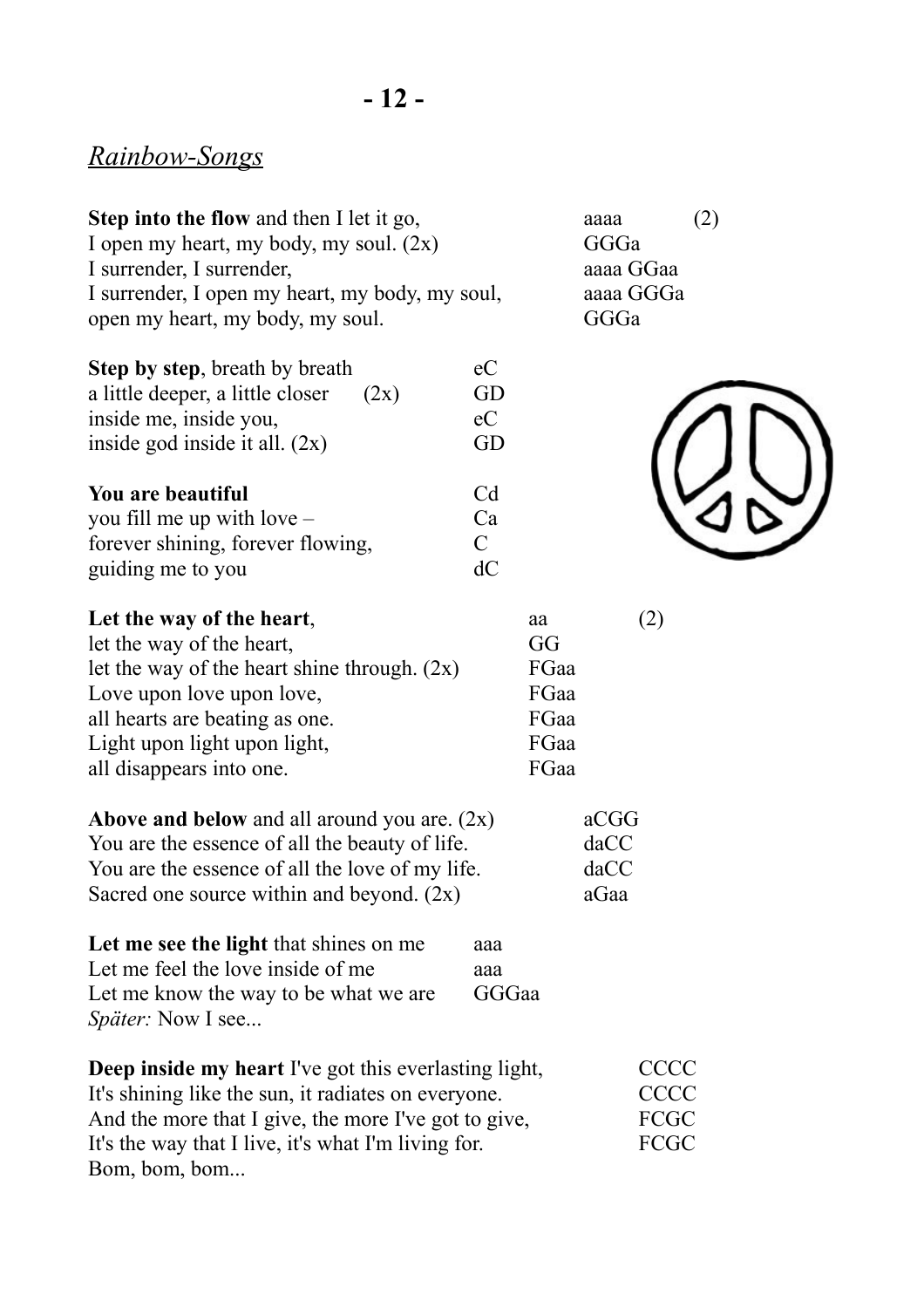### *Rainbow-Songs...*

| There's a rainbow around the moon. $(2x)$ | dCdd(2x) |
|-------------------------------------------|----------|
| There's a rainbow, there's a rainbow,     | dCGG     |
| there's a rainbow around the moon.        | dCdd     |

**Here we are once again**, holding hands (singing songs) in a circle. ddCd... Mother Earth gives us birth, Father Sky brings us changes. Face the Sun, feel the power, face the Moon, let it flow. Ayayeho, ayayeyaho, ayayeho heyo heyo  $(2x)$ ...

| You are my mother, you are my father,    | aa                        |  |
|------------------------------------------|---------------------------|--|
| you are my lover, you are my friend.     | Ga                        |  |
| You're the beginning, you are the center | aa                        |  |
| and you are beyond the end.              | Ga                        |  |
| And I love you so, you help me see,      | aGGa                      |  |
| see you in all is to see you in me.      | aGGa                      |  |
| I'm in you and you're in me. $(2x)$      | GaGa                      |  |
| Vou are the colours of the rainhow       | I want to touch you I wan |  |

| You are the colours of the rainbow,                                                | I want to touch you, I want to feel you, |
|------------------------------------------------------------------------------------|------------------------------------------|
| you're the pure white light in me.                                                 | I want to be right by your side.         |
| You are the rivers, you are the mountains, I want to know you, I want to love you, |                                          |
| you are the sight, you are the sea.                                                | I want to serve you all the time.        |
| And I love you so,                                                                 | And I love you so,                       |

| Music of silence, music beyond words,                         | GaGa |      |
|---------------------------------------------------------------|------|------|
| children of the ocean, that's what we are. $(2x)$             | GGaa |      |
| Love is the most shining star on the inner sky of your being, |      | dGCa |
| love is the most shining star inside of you. $(2x)$           |      | dGaa |
| <i>Ouelle: Yopi</i>                                           |      |      |

| I am here to release all of my fears,                      | aaG       |          |
|------------------------------------------------------------|-----------|----------|
| come to peace with all my tears                            | <b>GF</b> |          |
| and discover what it means to be alive. $(2x)$             | FGG       |          |
| I am here to release my fears,                             | aaGG      |          |
| come to peace with all my tears                            | FF        |          |
| and discover what it means to be alive. $(2x)$             | GGaa      |          |
| Alive, alive and discover what it means to be alive $(2x)$ |           | GGFFGGaa |

**We are opening** up in sweet surrender to the luminous lovelight of the One. We are opening, we are opening.



ddCd...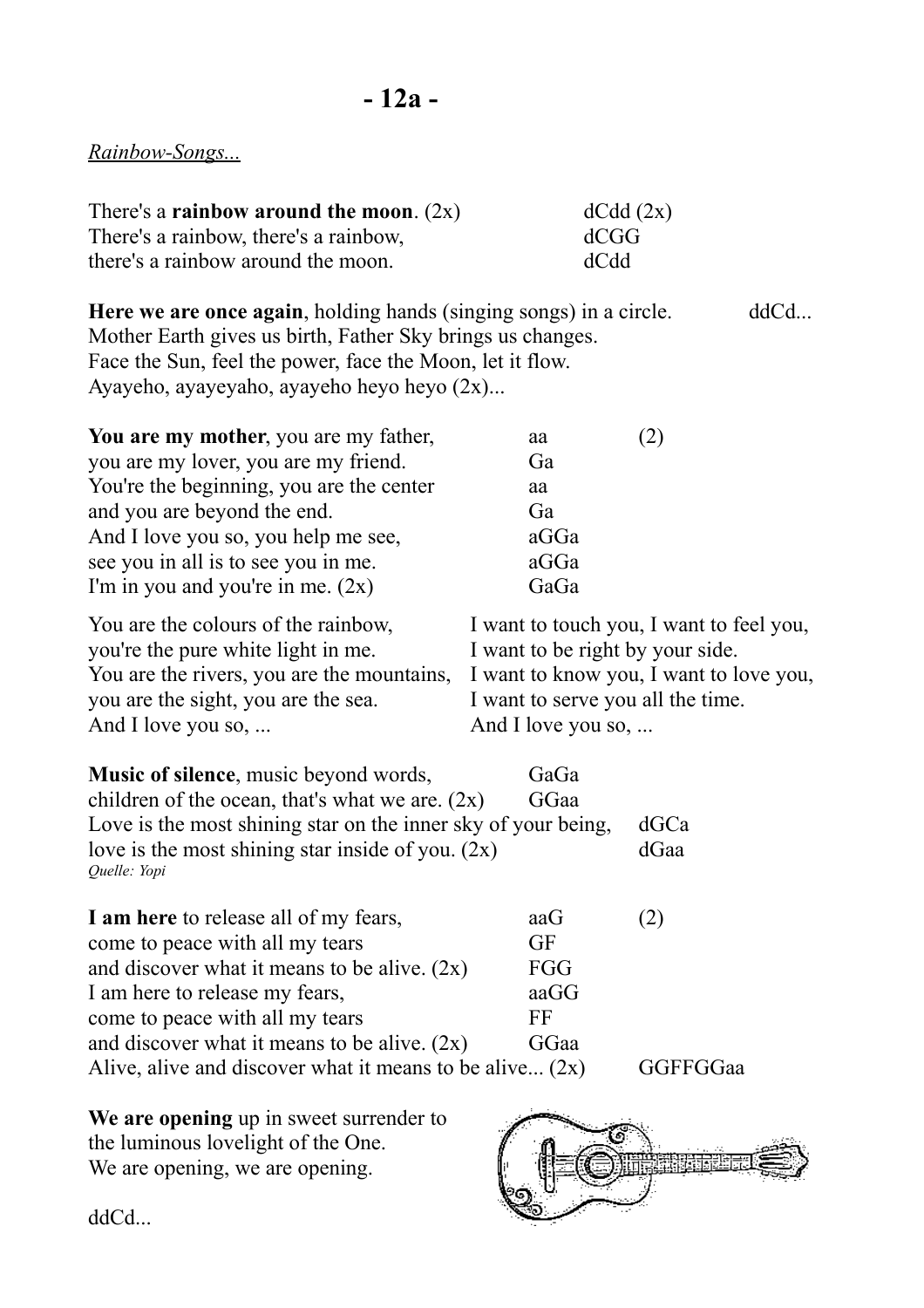## **- 12b -**

### *Rainbow-Songs...*

**I find my joy in the simple things** coming from the earth, aaGa... I find my joy in the sun that shines and the river that sings to me. Listen to the wind and listen to the water, hear what they say, Singing heya heya heya, heya heya ho.  $(2x)$ Let us never forget, never forget to give thanks, Give thanks, give thanks, give thanks and praise. Singing heya heya heya heya, heya heya ho. (2x)

| <b>May the love we share</b> here spread its wings   |         | aa   | (2) |
|------------------------------------------------------|---------|------|-----|
| Fly across the earth and bring                       |         | aa   |     |
| Our joy to every soul that is alive                  |         | GGaa |     |
| May the blessings of the universe                    |         | aa   |     |
| Shine on everyone                                    |         | aa   |     |
| And may we all see the light the light within within |         | GGaa |     |
| Lokah samastah sukhino bhavantu                      |         | GGaa |     |
| May all the beings in all the worlds be happy $(x2)$ |         | GGaa |     |
| Salam a leikum aleikum a salam                       | aa      |      |     |
| Salam a leikum aleikum a salam                       | GG      |      |     |
| Salam a leikum (x2)                                  | $a$ $a$ |      |     |
| Shalom a lechem a lechem a shalom                    |         |      |     |
| Shalom a lechem a lechem a shalom                    |         |      |     |
| Shalom a lechem $(x2)$                               |         |      |     |
| Hare krishna                                         |         |      |     |
| Hallelujah                                           |         |      |     |
| Om mani padme hum                                    |         |      |     |
| Quelle: Stefan Pulsaris                              |         |      |     |

*Deutsche Version:* **Unsere Liebe,** die fliegt weit hinaus, breitet ihre Schwingen aus und singt und klingt in jedes Herz hinein...

**Pacha Mama, I'm coming home** to the place where I belong. (2x) aGDa... I wanna be free so free like the dolphin in the sea, Like the flowers and the bees, like the birds in the trees. I wanna fly so high, like an eagle in the sky, And when my time has come, I lay down and die, Yes, when my time has come, I'm gonna rise up and fly. ...Oh, Pacha Mama... I wanna be free, be me, like the being that I see. Not to rise and not to Fall, being one and loving all. There's no high, there's no low, there's no place I should go. Just inside a little star telling me: be as you are.  $(2x)$  ...Oh, Pacha Mama... *Arrangement: Yopi*